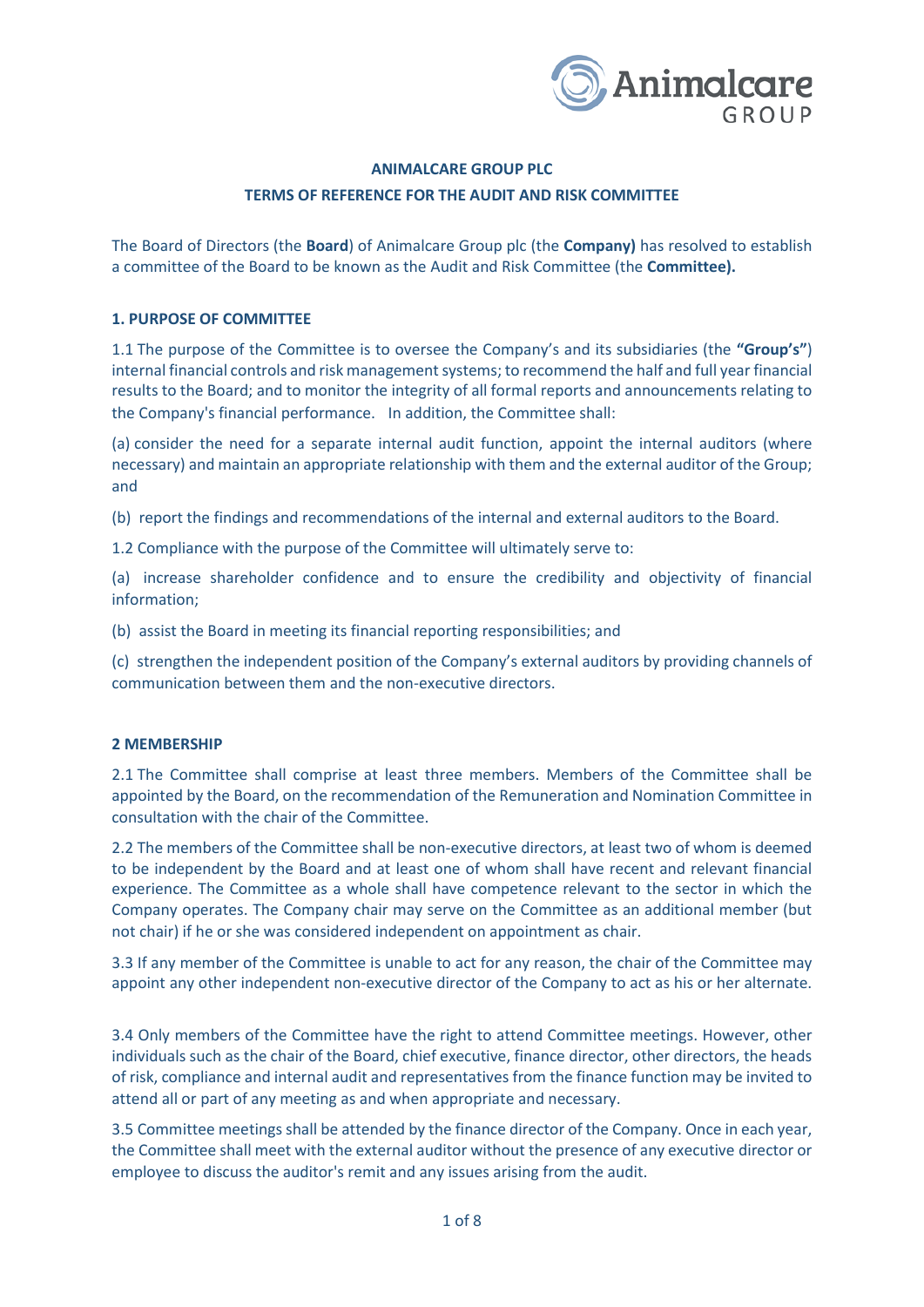

3.6 Unless determined otherwise by the Board, appointments to the Committee shall be for a period of up to three years, extendable by no more than two additional three- year periods, provided the director continues to meet the criteria for membership of the Committee. If deemed appropriate, outsiders may be invited to attend Committee meetings.

3.7 The Board shall appoint the Committee chair who shall be a non-executive director. In the absence of the Committee chair and/or an appointed deputy, the remaining members present shall elect one of themselves to chair the meeting.

# **4 SECRETARY**

The Company Secretary or his or her nominee shall act as the secretary of the Committee and will ensure that the Committee receives information and papers in a timely manner to enable full and proper consideration to be given to issues.

#### **5 QUORUM**

5.1 The quorum necessary for the transaction of business shall be two members of the Committee one of whom shall have recent and relevant financial experience. No meeting may be convened unless all members of the Committee have received notice of the meeting. Whenever it is practicable, meetings should be arranged so that all Committee members and the Committee secretary can be present.

5.2 A duly convened meeting of the Committee at which a quorum is present shall be competent to exercise all or any of the authorities, powers and discretions vested in or exercisable by the Committee.

# **6 FREQUENCY OF MEETINGS**

6.1 The Committee shall meet at least three times a year at appropriate times in the financial reporting and audit cycle and otherwise as required.

6.2 Outside of the formal meeting programme, the Committee chair will maintain a dialogue with key individuals involved in the Company's governance, including the Board chair, the chief executive, the finance director, the external audit lead partner and the head of internal audit/ independent internal audit firm representative.

# **7 NOTICE OF MEETINGS**

7.1 Meetings of the Committee shall be called by the secretary of the Committee at the request of any of its members or at the request of the external audit lead partner or head of internal audit if they consider it necessary.

7.2 Unless otherwise agreed by all members of the Committee, notice of each meeting confirming the venue, time and date together with an agenda of items to be discussed, shall be forwarded to each member of the Committee, any other person required to attend and all other non-executive directors, no later than 5 working days before the date of the meeting (or such shorter period of time as the members of the Committee may otherwise agree). Supporting papers shall be sent to Committee members and to other attendees as appropriate, at the same time.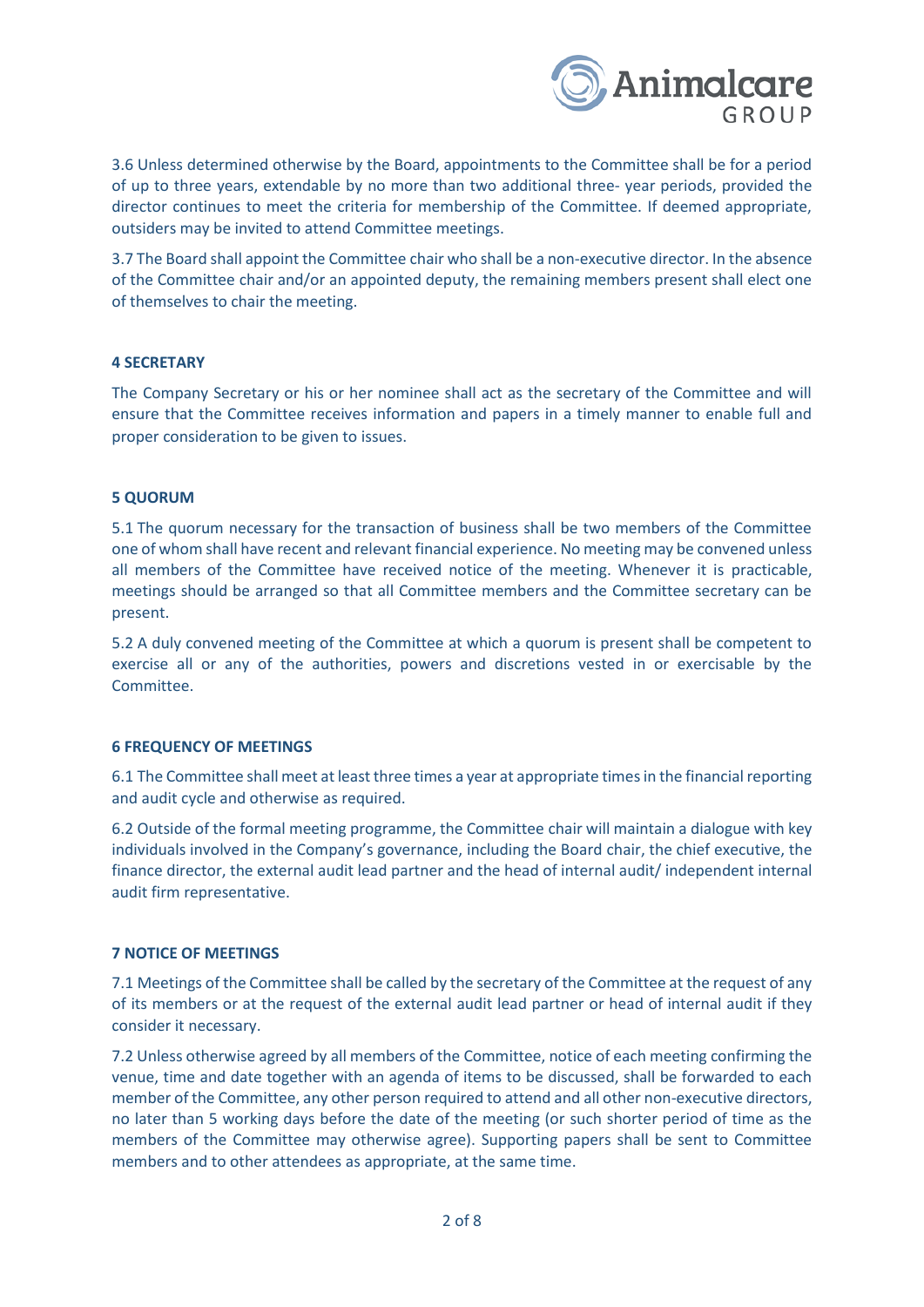

#### **8 MEETINGS BY TELEPHONE AND OTHER ELECTRONIC MEANS**

8.1 A meeting of the members of the Committee may consist of a conference between Committee members some or all of whom are in different places provided that each Committee member may participate in the business of the meeting whether directly, by telephone or by any other electronic means which enables him:

(a) to hear each of the other participating Committee members addressing the meeting; and

(b) if he so wishes, to address all of the other participating Committee members simultaneously.

8.2 A quorum is deemed to be present if at least the number of Committee members required to form a quorum may participate in the manner specified in paragraph 8.1 above in the business of the meeting.

8.3 A Committee meeting held in the manner specified in paragraph 8.1 above is deemed to take place at the place where the largest group of participating Committee members is assembled or, if no such group is readily identifiable, at the place from where the chair of the meeting participates.

#### **9 MINUTES OF MEETINGS**

9.1 The secretary shall minute the proceedings and decisions of all Committee meetings, including recording the names of those present and in attendance.

9.2 Draft Committee minutes shall be circulated promptly to all Committee members. Once approved, the minutes shall be circulated to all other Board members unless it would be inappropriate to do so in the opinion of the Committee chair.

#### **10 ANNUAL GENERAL MEETING**

The Committee chair shall attend the annual general meeting to answer shareholder questions on the Committee's activities.

# **11 DUTIES**

The Committee shall carry out the duties below for the Company, major subsidiary undertakings and the Group as a whole, as appropriate.

#### 11.1 **Financial Reporting**

(a) The Committee shall monitor the integrity of the financial statements of the Company, including its annual and half-yearly reports, trading statements and any other formal announcements relating to its financial performance, reviewing significant financial reporting issues and judgments which they contain, before submission to the Board.

(b) The Committee shall review and challenge where necessary:

(i) the consistency of, and any changes to, accounting policies both on a year on year basis and across the Company/Group;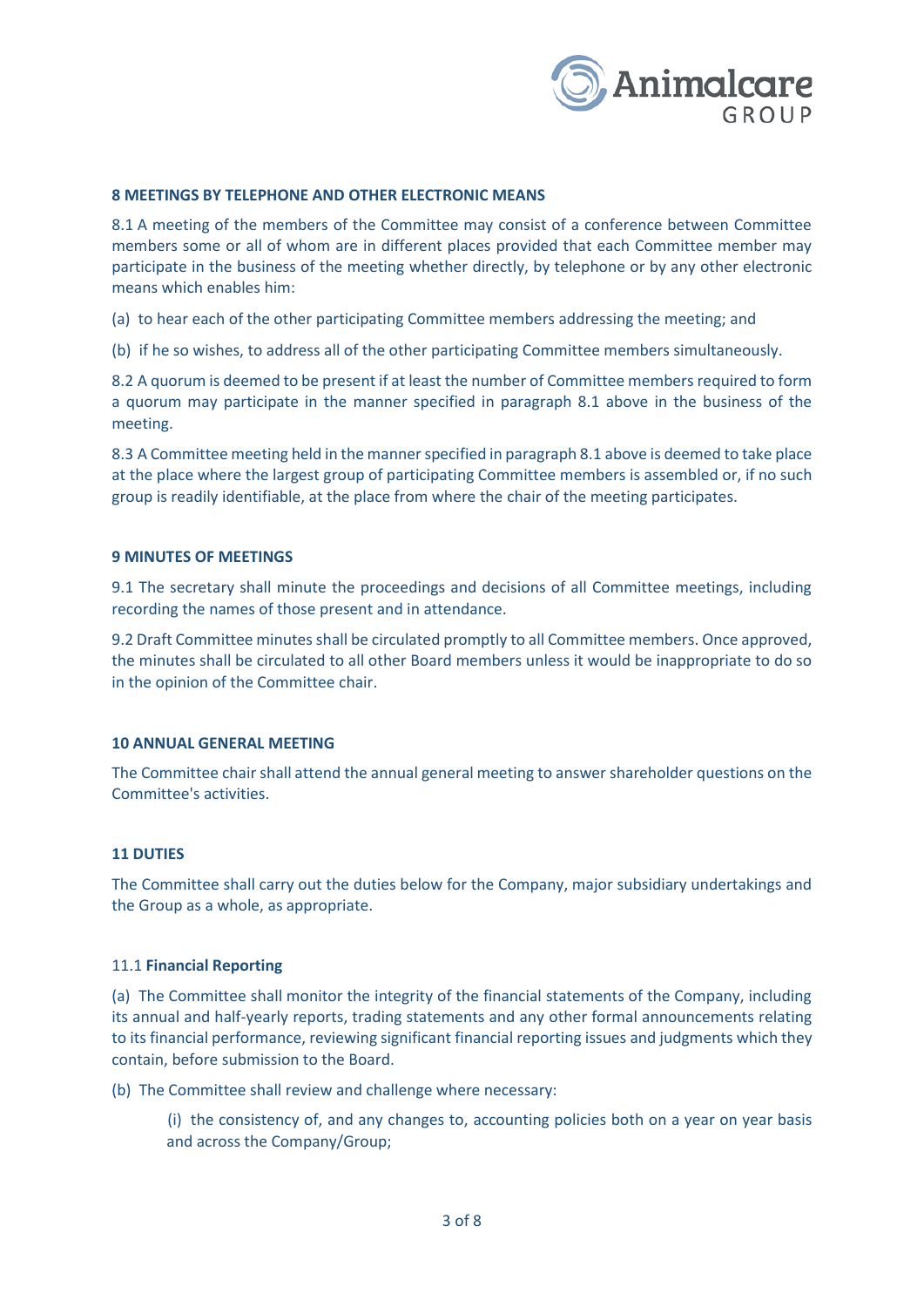

(ii) the methods used to account for significant or unusual transactions where different approaches are possible;

(iii) whether the Company has followed appropriate accounting policies and made appropriate estimates and judgments, taking into account the views of the external auditor;

(iv) the clarity and completeness of disclosures in the Company's financial reports and the context in which disclosures are made;

(v) all material information presented with the financial statements, including the strategic report and the corporate governance statements relating to the audit and to risk management; and

(vi) the going concern assumption and viability statement and their periods of assessment.

(c) Where the Committee is not satisfied with any aspect of the proposed financial reporting by the Company, it shall report its views to the Board.

# 11.2 **Narrative Reporting**

Where requested by the Board, the Committee shall review the content of the annual report and accounts and advise the Board on whether, taken as a whole, it is fair, balanced and understandable and provides the information necessary for shareholders to assess the Company's performance, business model and strategy. In addition, where not dealt with by the Board, the Committee shall review and recommend to the Board the disclosures included in the annual report in relation to internal control, risk management and the viability statement.

# 11.3 **Internal Controls and Risk Management Systems**

The Committee shall annually:

(a) review the adequacy and effectiveness of the Company's internal financial controls and internal control and risk management systems to identify, assess, manage and monitor financial risks, including the appropriateness and effectiveness of the risk management framework;

(b) review and approve the statements to be included in the annual report concerning internal controls and risk management;

(c) review the overall process and systems of assessing business risks and managing the impact on the Group; and

(d) review the overall approach to setting risk appetite, tolerance levels, risk exposure and any changes to the risk management framework.

# 11.4 **Compliance, Whistleblowing and Fraud**

The Committee shall annually:

(a) review the Company's arrangements for its employees and contractors to raise concerns, in confidence, about possible wrongdoing in financial reporting or other matters. The Committee shall ensure that these arrangements allow proportionate and independent investigation of such matters and appropriate follow up action is taken (including commissioning additional resource to investigate any instances of fraud if necessary);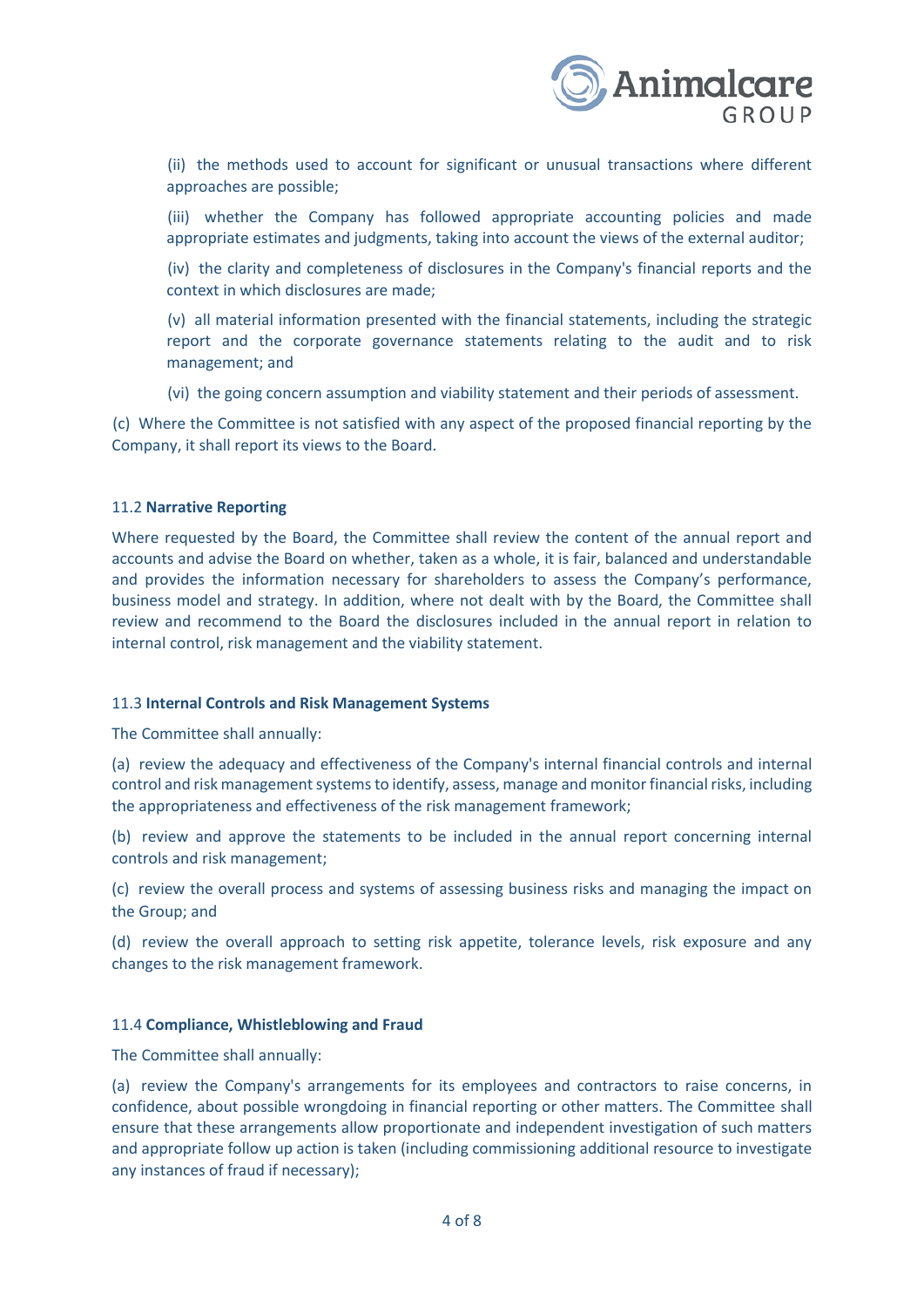

(b) review the Company's procedures for detecting fraud; and

(c) review the Company's systems and controls for the prevention of bribery and receive reports on non-compliance.

# 11.5 **Internal Audit**

The Committee shall:

(a) Where there is no internal audit function, consider annually whether the Company's size and activities are such that an internal audit function should be established and, if so, determine its remit and make a recommendation to the Board. The Committee shall consider whether there are any trends or current factors relevant to the Company's activities, markets or other aspects that have increased, or are expected to increase, the risks faced by the Company.

(b) Where an internal audit function exists, the Committee shall:

(i) review and approve its role and mandate and monitor the effectiveness of its work;

(ii) ensure that the internal audit plan is aligned to the key risks of the business. In particular, the Committee shall review the areas where the work of the risk, compliance, finance, internal audit and external audit functions may be aligned or overlapping and oversee these relationships to ensure they are coordinated and operating effectively to avoid duplication; (iii) approve the appointment and removal of the head of internal audit or any external consultants used to fulfil the function;

(iv) consider and approve the remit of the internal auditor and ensure it has adequate resources and appropriate access to information to enable it to perform its function effectively and in accordance with the relevant professional standards. The Committee shall also ensure the internal auditor has adequate standing and is independent of management or other restrictions;

(v) review and approve the annual internal audit plan and internal audit charter to ensure that it is appropriate;

(vi) review reports addressed to the Committee from the internal auditor;

(vii) review and monitor management's responsiveness to the internal auditor's findings and recommendations;

(viii) meet with the head of internal audit at least once a year, without management being present, to discuss their remit, the effectiveness of the function and any issues arising from the internal audits carried out; and

(ix) ensure the internal auditor has direct access to the chairman of the Board and to the Committee chair, and is accountable to the Committee.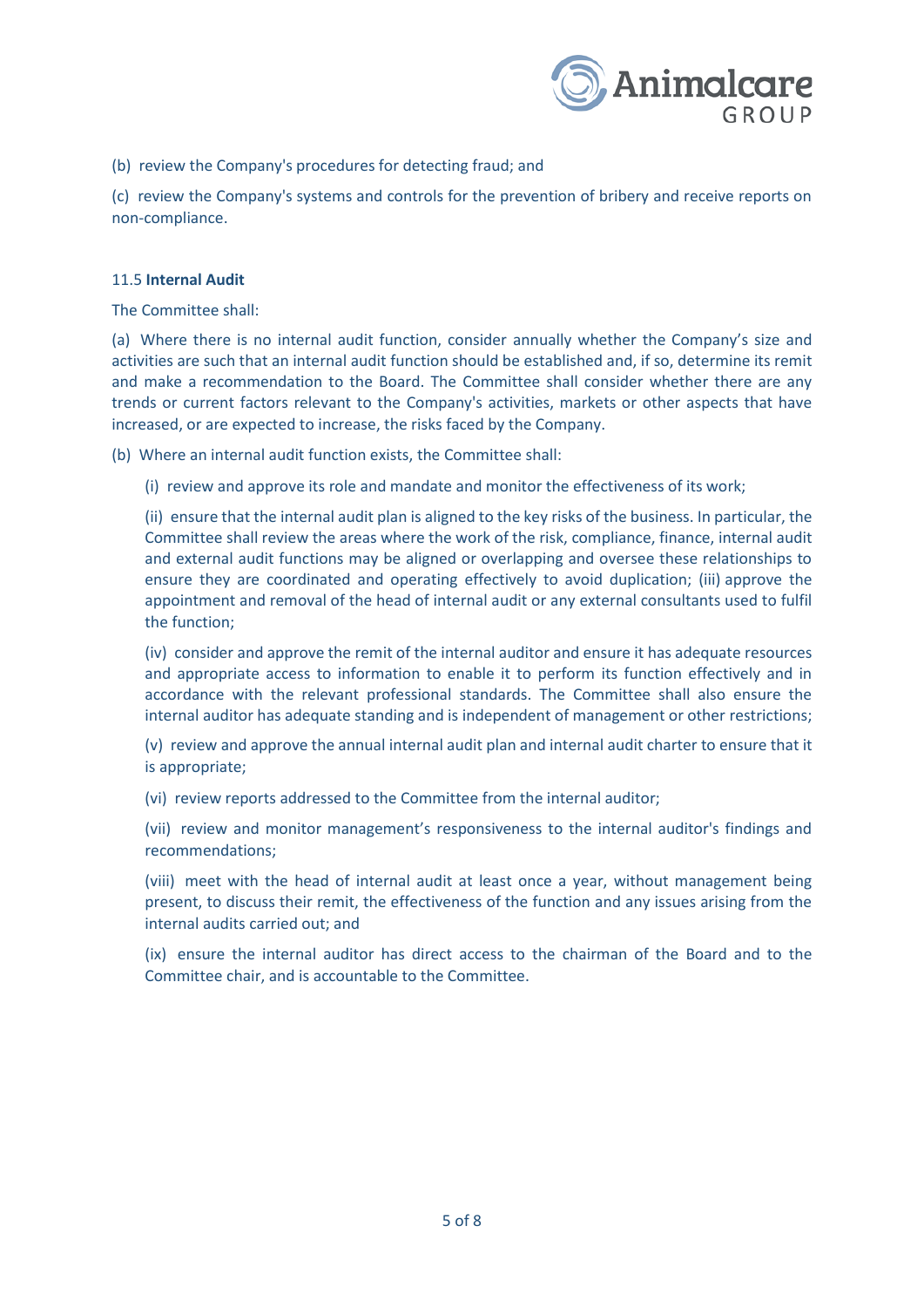

#### 11.6 **External Audit**

The Committee shall:

(a) consider and make recommendations to the Board, to be put to shareholders for approval at the AGM, in relation to the appointment, re-appointment and removal of the Company's external auditor. The Committee shall oversee the selection process for a new auditor and if an auditor resigns the Committee shall investigate the issues leading to this and decide whether any action is required;

(b) agree the timing of putting the external audit services contract out to tender to enable the Committee to compare the quality and effectiveness of the services provided by the incumbent auditor with those of other audit firms; and in respect of such tender oversee the selection process and ensure that all tendering firms have such access as is necessary to information and individuals during the duration of the tendering process;

(c) oversee the relationship with the external auditor including (but not limited to):

(i) considering communications from the external auditors on audit planning and findings and on material weaknesses in accounting and internal control systems that have come to the auditors' attention;

(ii) assessing annually their independence and objectivity taking into account relevant statutory, professional and regulatory requirements and the relationship with the auditor as a whole, including the provision of any non-audit services;

(iii) satisfying itself that there are no relationships (such as family, employment, investment, financial or business) between the auditor and the Company (other than in the ordinary course of business) that may impair the auditor's independence and objectivity;

(iv) agreeing with the Board a policy on the employment of former employees of the Company's auditor, taking into account relevant ethical standards and legal requirements, then monitoring the implementation of this policy to ensure independence and objectivity;

(v) monitoring the auditor's compliance with relevant ethical standards and professional guidance on the rotation of audit partner, the level of fees paid by the Company compared to the overall fee income from the firm, office and partner and other related regulatory requirements;

(vi) obtaining annually from the audit firm information about policies and processes for maintaining independence and monitoring compliance with relevant requirements, including those regarding the rotation of staff and audit partners;

(vii) assessing annually the qualifications, expertise and resources of the auditor and the effectiveness of the audit process, which shall include a report from the external auditor on their own internal quality procedures and annual transparency records;

(viii) seeking to ensure co-ordination with the activities of the internal audit function; and

(ix) evaluating the risks to the quality and effectiveness of the financial reporting process and consideration of the need to include the risk of the withdrawal of the auditor from the market in that evaluation.

(d) meet regularly with the external auditor, including once at the planning stage before the audit and once after the audit at the reporting stage. The Committee shall meet the external auditor at least once a year, without management being present, to discuss the auditor's remit and any issues arising from the audit;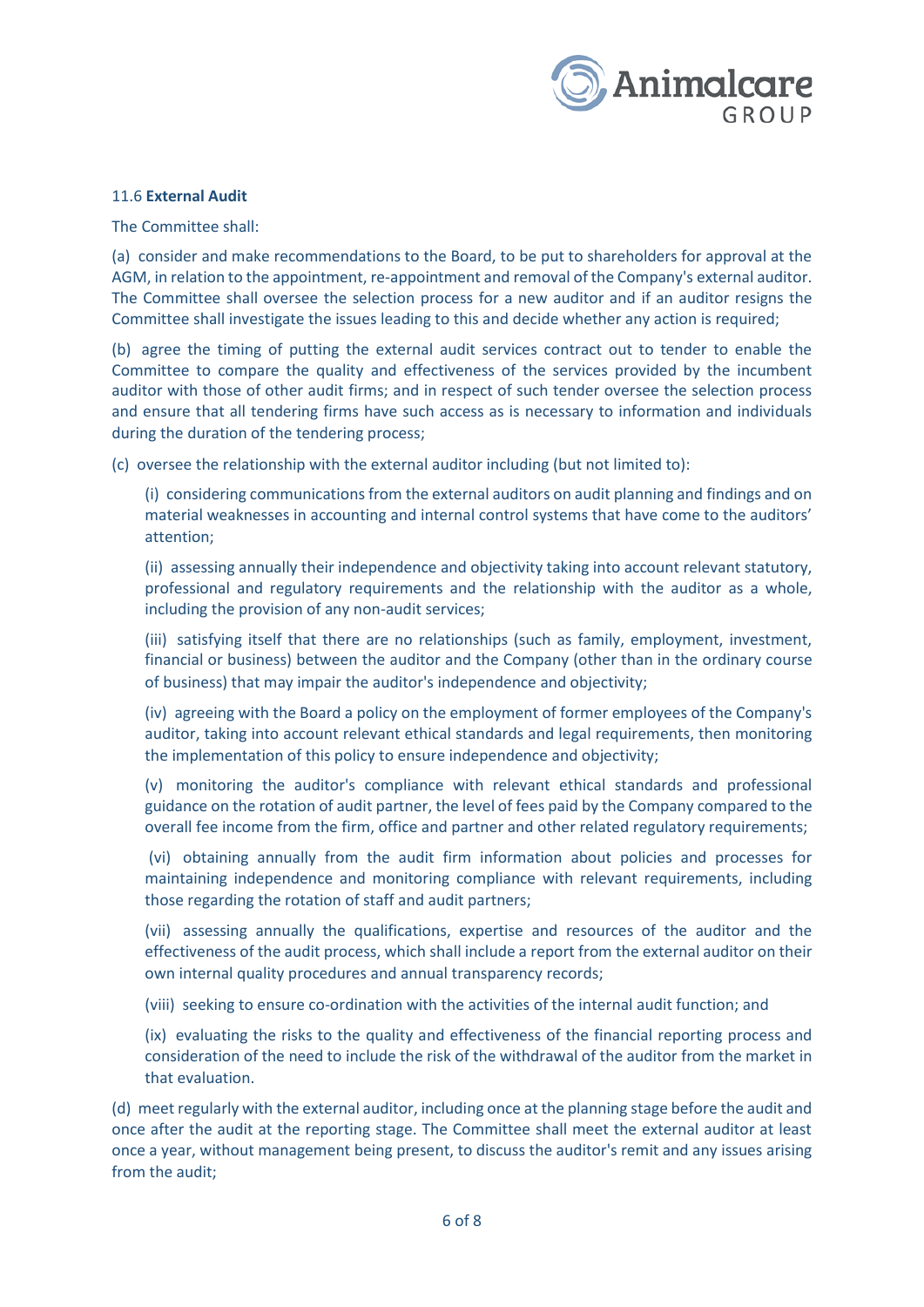

(e) review and approve the annual audit plan and ensure that it is consistent with the scope of the audit engagement having regard to the seniority, expertise and experience of the audit team;

(f) review the findings of the audit with the external auditor. This shall include but is not limited to the following:

- (i) a discussion of any major issues which arose during the audit;
- (ii) any accounting and audit judgments;
- (iii) levels of errors identified during the audit process; and
- (iv) the effectiveness of the audit process.

(g) review any representation letter(s) requested by the external auditor before they are signed by management;

(h) review the management letter and management's responsiveness to the auditor's findings and recommendations; and

(i) develop and implement a policy on the supply of non-audit services by the external auditor to avoid any threat to auditor objectivity and independence, taking into account any relevant statutory, professional and regulatory requirements on the matter.

#### **12 REPORTING RESPONSIBILITIES**

12.1 The Committee chair shall report formally to the Board on its proceedings after each meeting on all matters within its duties and responsibilities and shall also formally report to the Board on how it has discharged its responsibilities. This report shall include:

(a) the significant issues that it considered in relation to the financial statements (required under paragraph 11.1(a)) and how these were addressed;

(b) its assessment of the effectiveness of the external audit process (required under paragraph 11.6(c)) and its recommendation on the appointment or reappointment of the external auditor; and

(c) any other issues on which the Board has requested the Committee's opinion.

12.2 The Committee shall make whatever recommendations to the Board it deems appropriate on any area within its remit where action or improvement is needed.

12.3 The Committee shall compile a report on its activities to be included in the Company's annual report. The report should include an explanation of how the Committee has assessed the effectiveness of the external audit process; the approach taken to the appointment or reappointment of the external auditor, and information on the length of tenure of the current audit firm when a tender was last conducted and advance notice of any retendering plans.

12.4 If the external auditor provides non-audit services, an explanation of how auditor objectivity and independence are safeguarded; the significant issues that the Committee considered in relation to the financial statements and how these issues were addressed, having regard to matters communicated to it by the auditor; and all other information requirements set out in the Code.

12.5 Where there is disagreement between the Committee and the Board, adequate time shall be made available for discussion of the issue with a view to resolving the disagreement. If the disagreement cannot be resolved, the Committee shall have the right to report the issue to shareholders as part of its reports on its activities in the annual report.